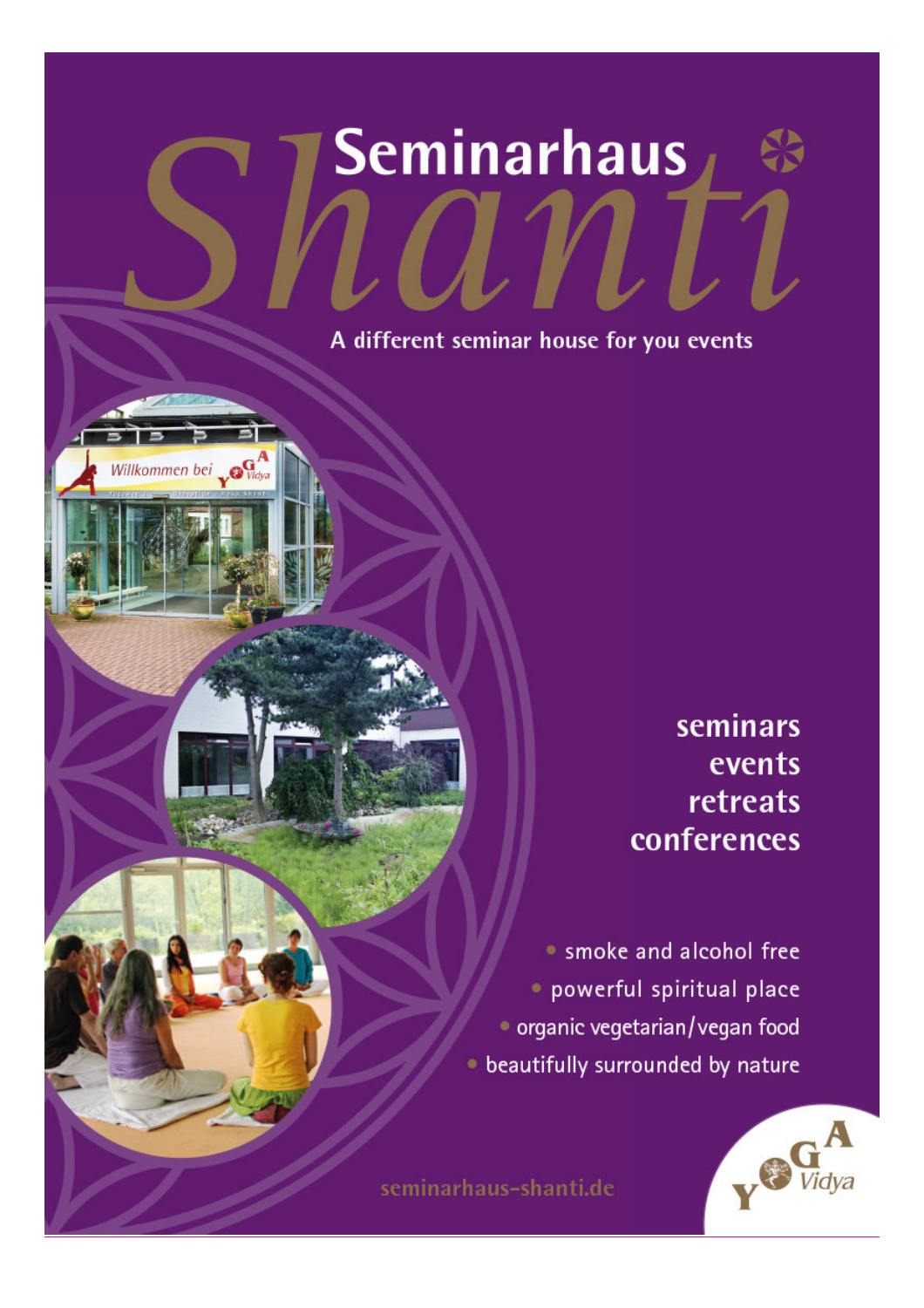## *Expenses for overnight accommodation, per person, tax included*

Prices in effect from 01.01.2023 until 31.12.2023

#### **Half-board – main meal and breakfast**

Starting with dinner, ending with breakfast. 100 % organic.

- $25,50 \in$  stay the night outside/daily visitors
- 25,50 € camper/tent
- $\bullet$  31,25  $\epsilon$  4-bed-room
- $\bullet$  40,50  $\epsilon$  double room
- $•$  57,75  $∈$  single room

#### **Half-board – two main meals**

Starting with dinner, ending with brunch. 100 % organic.

- $27,75 \in$  stay the night outside/daily visitors
- 27,75 € camper/tent
- $\bullet$  33,50  $\notin$  4-bed-room
- $\bullet$  42,75  $\epsilon$  double room
- $\bullet$  60,00  $\epsilon$  single room

#### **Full-board**

Starting with dinner, ending with lunch. 100 % organic.

- $\bullet$  33,25  $\epsilon$  stay the night outside/daily visitors
- 33,25 € € camper/tent
- $\bullet$  39,00  $\epsilon$  4-bed-room
- $\bullet$  48,25  $\epsilon$  double room
- 65,50 € single room

The board that is chosen by the seminar facilitator is valid for all participants.

For the weekend we apply a surcharge of **5,25 €** per night (for Fri-Sat and Sat-Sun) plus bed sheets. **For accommodations in addition to the guest group seminar period apply the Yoga Vidya individual guest prices – including dinner, brunch and 2 yoga classes**

| miscellaneous                                                                                                          |                 |  |  |  |  |  |
|------------------------------------------------------------------------------------------------------------------------|-----------------|--|--|--|--|--|
| Yoga class per person (1 trial lesson free)                                                                            |                 |  |  |  |  |  |
| Rental fee for bed sheets/ big towel/ small towel if needed                                                            |                 |  |  |  |  |  |
| Sound system with Microphone and 2 standing speakers, Rental fee per day/per weekend                                   |                 |  |  |  |  |  |
| Beamer, Rental fee per day                                                                                             | 10 €            |  |  |  |  |  |
| massage table, Rental fee per day                                                                                      | 5€              |  |  |  |  |  |
| Rent a Yogateacher, 90/60 minutes                                                                                      | 45 € / 30 €     |  |  |  |  |  |
| Swimming at Wellvita                                                                                                   | free            |  |  |  |  |  |
| discount for children from 3 to 11 years                                                                               | 50 $%$          |  |  |  |  |  |
| discount for children from 12 to 15 years                                                                              | 30 <sup>%</sup> |  |  |  |  |  |
| childcare per hour/per day                                                                                             | 10 €/70 €       |  |  |  |  |  |
| From 15, 35 & 100 participants 1 seminar facilitator board for free.                                                   |                 |  |  |  |  |  |
| Prepayment 25 $\epsilon$ per person (also possible as total account), payable 4 weeks before the start of the seminar. |                 |  |  |  |  |  |
| Balance is due 2 weeks before the seminar begins.                                                                      |                 |  |  |  |  |  |
| * our kitchen is organic-certified.                                                                                    |                 |  |  |  |  |  |

Yoga Vidya e.V. Tel:: (0 52 34) 87 – 23 32 Seminarhaus Shanti Tel : (0 52 34) 87 – 23 33 Gastgruppenbetreuung (052 34) 87 – 233 4<br>Togaweg 1 – Frail: gastgruppen@yoga-vidya.com e-mail: gastgruppen@yoga-vidya.de 32805 Bad Meinberg internet: www.seminarhaus-shanti.de

> Vereinssitz: 32805 Horn-Bad Meinberg. Amtsgericht: Lemgo, Vereinsregister-Nr. VR1274. 1. Vorsitzender: Volker Bretz Bankverbindung: Konto 2150078400 VerbundVolksbank OWL eG BLZ 472 601 21 IBAN DE 4147260121215 0078400 SWIFT/BIC-Code DGPBDE3M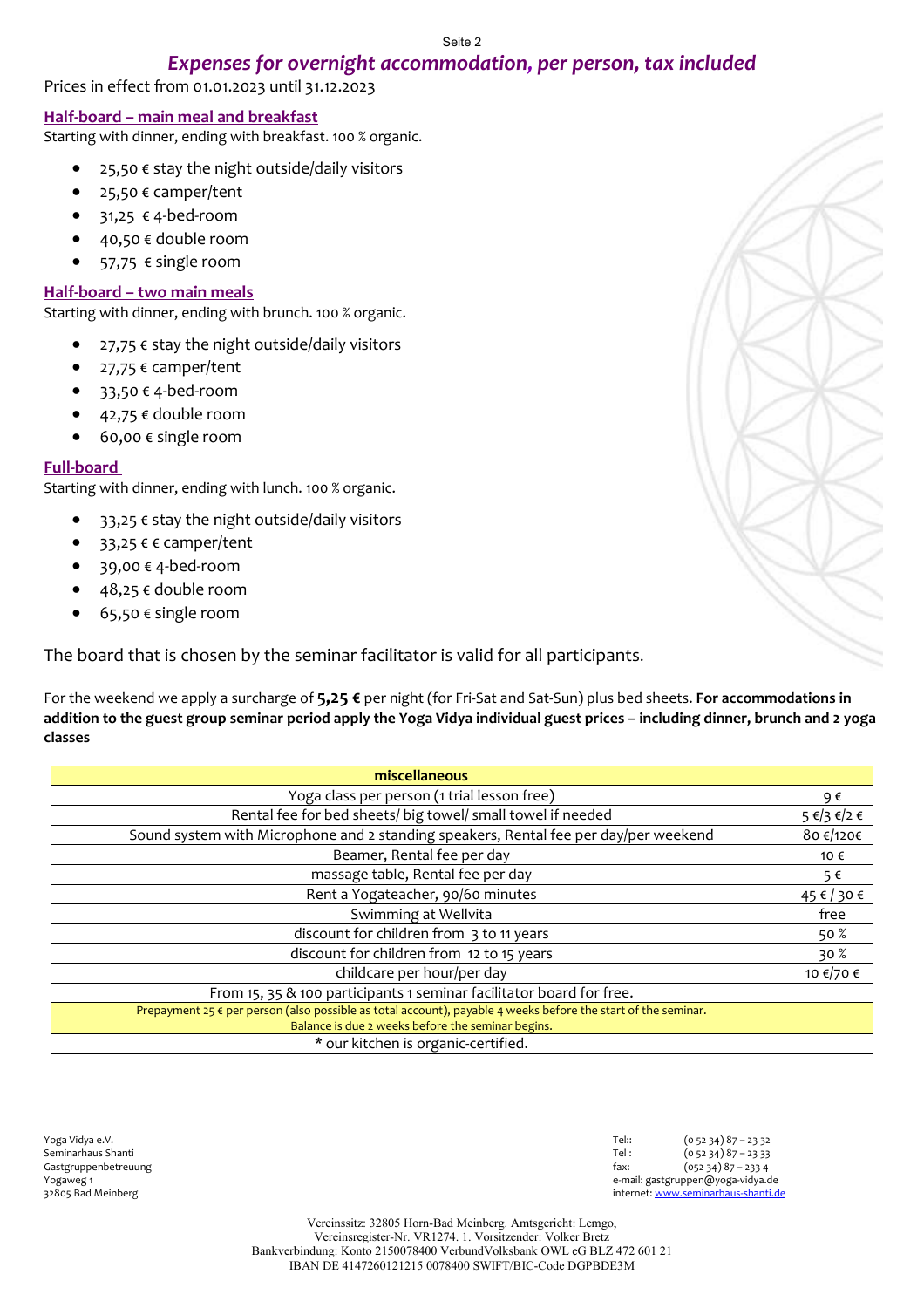# **Application form for guest groups 2023**

## **Terms of payment:**

Prepayment 25  $\epsilon$  per person, payable 4 weeks before the start of the seminar. Balance is due 2 weeks before the seminar begins.

### **Arrival**

The operating hours of our house Shanti reception is 8:10 to 19:30, Friday and Sunday till 22:00. Check-in time for the rooms begins at 15:00**.** 

For accommodations in addition to the guest group seminar period apply the Yoga Vidya individual guest prices. **If there is an arrival or departure date outside the booked guest group seminar period, we charge the common Yoga Vidya individual guest price** (except for guests who come from abroad and have a long journey).

#### **Consideration**

To keep the overnight costs low there are additional fees for bed sheets and towels. You can either bring sheets and towels with you or rent them: bed sheets 5 €, big towel 3 €, small towel 2 €. Most guest beds have a lengths of 2,2 Meters. **Please inform your guests that our Seminar House Shanti is vegetarian, smoke free and alcohol free! There is also silence between the hours of 22:45 to 7:30 (No talking)!** 

**Please bring:** bio-degradable products for body care.

We are looking forward to your arrival and until then we wish you all the best! Warm regards!

# **I hereby register my group for a stay in the Shanti seminar house.**

| Telephone/fax:                                                                                                      |                                                                            | E-mail:<br><u> 1980 - John Stein, mars and de Barbara (b. 1980)</u>                                                                                                                                             |  |  |  |  |  |  |  |  |
|---------------------------------------------------------------------------------------------------------------------|----------------------------------------------------------------------------|-----------------------------------------------------------------------------------------------------------------------------------------------------------------------------------------------------------------|--|--|--|--|--|--|--|--|
|                                                                                                                     |                                                                            |                                                                                                                                                                                                                 |  |  |  |  |  |  |  |  |
|                                                                                                                     |                                                                            |                                                                                                                                                                                                                 |  |  |  |  |  |  |  |  |
|                                                                                                                     |                                                                            | until:<br><u> 1989 - Johann Stoff, amerikansk politiker (d. 1989)</u>                                                                                                                                           |  |  |  |  |  |  |  |  |
|                                                                                                                     |                                                                            |                                                                                                                                                                                                                 |  |  |  |  |  |  |  |  |
|                                                                                                                     | Expected number of people:                                                 |                                                                                                                                                                                                                 |  |  |  |  |  |  |  |  |
| Planned number of people in: single room ______ double room _______ 4-bed room _______<br>tent                      |                                                                            |                                                                                                                                                                                                                 |  |  |  |  |  |  |  |  |
|                                                                                                                     |                                                                            | Total required number of seminar rooms (One seminar room is included in the price, a second seminar room costs                                                                                                  |  |  |  |  |  |  |  |  |
| Special request:<br>$\Box$<br>I want to only rent a seminar room without an overnight stay-required room:<br>$\Box$ |                                                                            |                                                                                                                                                                                                                 |  |  |  |  |  |  |  |  |
|                                                                                                                     | Please choose a board for your group:                                      |                                                                                                                                                                                                                 |  |  |  |  |  |  |  |  |
| $\Box$                                                                                                              | 2 main meals                                                               | (Brunch 10:30, Dinner 17:30)                                                                                                                                                                                    |  |  |  |  |  |  |  |  |
| $\Box$                                                                                                              | (Breakfast 8:10, Lunch 12:45 or Dinner 17:30)<br>1 main meal & 1 breakfast |                                                                                                                                                                                                                 |  |  |  |  |  |  |  |  |
| П                                                                                                                   | Full-board                                                                 | (Breakfast 8:10, Lunch 12:45, Dinner 17:30)                                                                                                                                                                     |  |  |  |  |  |  |  |  |
| Please choose the form of billing:                                                                                  |                                                                            |                                                                                                                                                                                                                 |  |  |  |  |  |  |  |  |
| П<br>$\Box$<br>П                                                                                                    | Overall bill<br>individual invoices<br>Overall calculation for team only   | (All bookings are summarized for you in an invoice)<br>(Each participant gets his own booking invoice)<br>(You only get one invoice for your team, each additional<br>participant gets his own booking invoice) |  |  |  |  |  |  |  |  |

With your signature you accept our conditions of participation and the contract is immediately in effect.

\_\_\_\_\_\_\_\_\_\_\_\_\_\_\_\_\_\_\_\_\_\_\_\_\_\_\_\_\_\_\_\_\_\_\_\_\_\_\_\_\_\_\_\_\_\_\_\_\_\_\_\_\_\_\_\_\_\_\_\_\_\_\_\_\_\_\_\_\_\_\_\_\_\_\_\_\_\_\_\_\_\_\_

Place, Date **please use your legally binding signature** please use your legally binding signature **Please send us this signed registration form by post, fax or email.**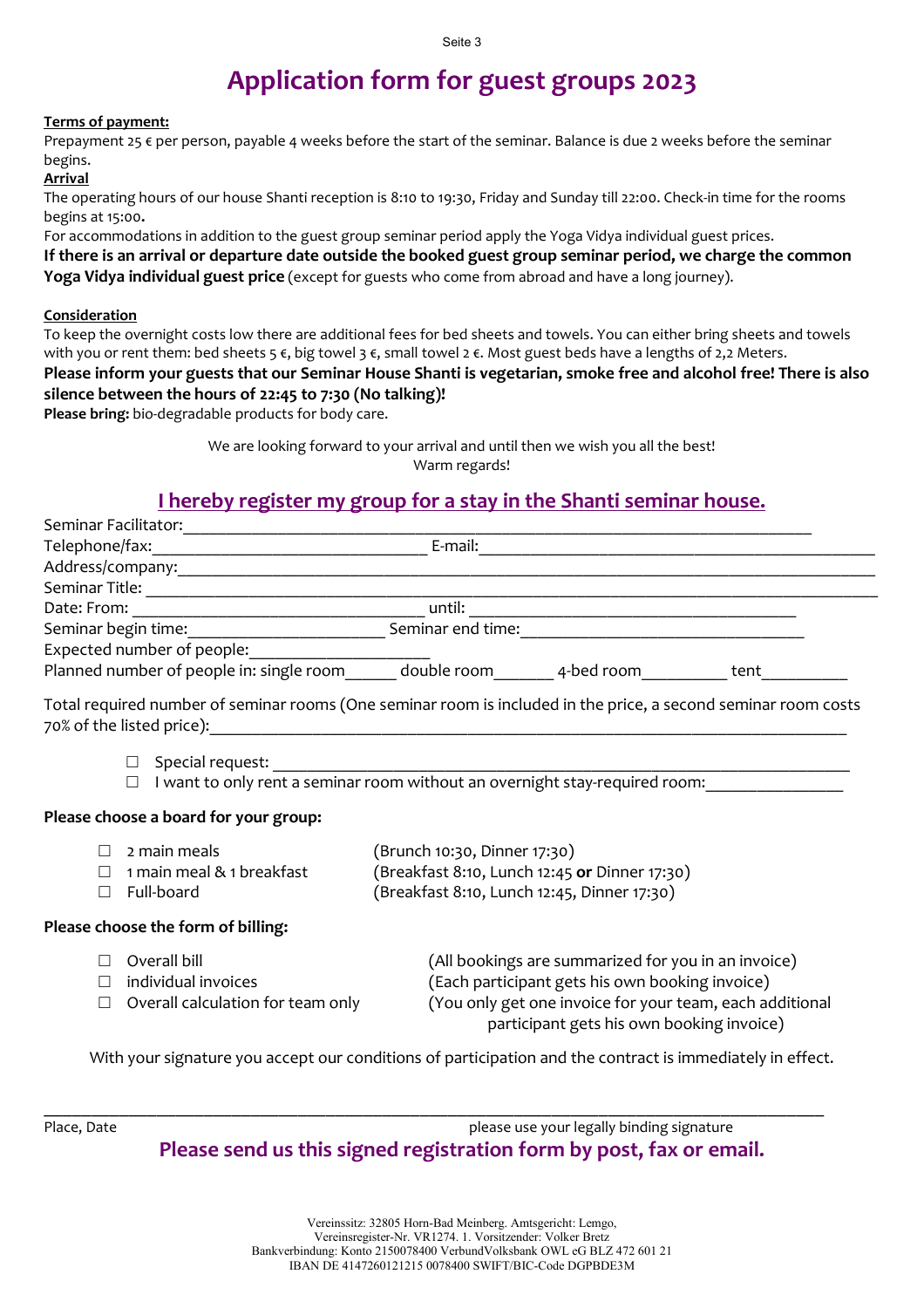# **Schedule of the Seminar rooms**

The prices for the seminar rooms are day-prices and apply from 8:00 to 22:00.

If the seminar participants are staying overnight one appropriate seminar room is included. For additional seminar rooms we charge 70% of the listed price (does not apply for the seminar facilitator office or the kitchen).

All prices include 19 % value added tax. Please pay in advance by money transfer.

|                                             | size              | length    | width | height    | pillars        | shoes   | surface | price   |
|---------------------------------------------|-------------------|-----------|-------|-----------|----------------|---------|---------|---------|
| <b>Ananda</b>                               | $285 \text{ m}^2$ | 18,2      | 15,6  | $3,2-4,1$ | 4              | no      | carpet  | $250 -$ |
| <b>Sundari</b>                              | $210 \text{ m}^2$ | 14,9/13,1 | 15,3  | 3         | $\overline{2}$ | allowed | wood    | $250 -$ |
| Jnana                                       | $95 \text{ m}^2$  | 9         | 10,5  | 3         | $\mathbf{1}$   | no      | carpet  | $100,-$ |
| <b>Premananda</b>                           | 52 $m2$           | 9,7       | 5,4   | 3         | 1              | no      | carpet  | $85 -$  |
| Dayananda                                   | $26 \text{ m}^2$  | 5,5       | 4,8   | 3         | no             | no      | carpet  | $45 -$  |
| <b>Pranava</b>                              | 46m <sup>2</sup>  | 7,50      | 6,00  | 3         | no             | no      | carpet  | $75 -$  |
| <b>Gayatri Tripura 1</b>                    | 190 <sup>2</sup>  | 17        | 11    | 2,85      | 4              | no      | carpet  | $200,-$ |
| Lalita Tripura 2                            | 130 <sup>2</sup>  | 17        | 7,5   | 2,85      | $\overline{2}$ | no      | carpet  | $150,-$ |
| Narayani Tripura 3                          | 200 <sup>2</sup>  | 17        | 11,6  | 2,85      | 4              | no      | carpet  | $200,-$ |
| Vishwananda<br>(seminar facilitator office) | $26 \text{ m}^2$  | 5,5       | 4,8   | 3         | no             | allowed | carpet  | $55 -$  |
| Vidyananda                                  | $51 \text{ m}^2$  | 9,2       | 5,5   | 3         | 1              | allowed | carpet  | $85 -$  |
| <b>Supriyananda</b>                         | 50 $m2$           | 9,3       | 5,4   | 3         | 1              | no      | carpet  | $85 -$  |
| <b>Shanti Devi</b>                          | $250 \text{ m}^2$ | 19,1      | 13,1  | 3         | no             | no      | carpet  | $250 -$ |
| <b>Annapurna</b> (Seminar Kittchen)         | $35 \text{ m}^2$  | 10        | 3,5   | 3         | ۰              | ٠       | tiles   | $90,-$  |

Please note that there are no eggs, meat, fish or alcohol allowed in the seminar kitchen. Depending on our agreement, we will charge an additional 35 Euros for final cleaning.

# **Directions to Seminar House Shanti**

Address: Yoga Vidya Seminarhaus Shanti Yogaweg 1 (formerly: Wällenweg 46) 32805 Horn-Bad Meinberg

**From Oberhausen & Bielefeld on the Highway A2:** from the A2 take the highway-exit No. 27, Bielefeld- Zentrum turn on the B66 to Lage/ Detmold, drive to Lage. From Lage follow the B 239 to Horn-Bad Meinberg. In Bad Meinberg at the stoplight-crossroad at the B 239 turn sharp right, and then go straight ahead. At the next stop light exit to the right and follow the signs to,,Thermalbad" and "Haus Yoga Vidya". The Seminarhaus Shanti is the first building complex on the right side. The Yoga Vidya Chakra-pyramid is at the end of the road, past the parking deck and the parking lot.

**From Münster, Hannover, Berlin, Hamburg on the Highway A2:** from the A2 take the highway exit No.35, Bad Eilsen/ Ost turn and follow the directions to Rinteln/ Lemgo/ Detmold, and drive over Lemgo to Detmold on the B238. In Detmold follow the B 239 to Bad Meinberg.

In Bad Meinberg at the stoplight-crossroad at the B 239, turn sharp right, then go straight ahead. At the next cross light exit to the right and follow the signs to "Thermalbad" and "Yoga Vidya Bad Meinberg".

**To go by train:** comfortably travel by train and then take the bus line 782 www.stadtverkehr-

detmold.de/images/pdf/Linie\_782\_Fahrplanbuch1.pdf. The bus brings you from the station in Horn-Bad Meinberg almost to our entrance.

The access of the bus is at the bus station "Abzweig Bahnhof". This you will find when you get out of the train, and the station and turn left. After approximately 100 meters it is on the opposite side of the next crossroad.



The station stop is "Kurzentrum". From there it takes three minutes walk. Please follow the signs for directions to Yoga Vidya.

After the first right hand bend the Seminarhaus Shanti is the first building on the right side. For detailed information about departure and arrival times please check www.bahn.de.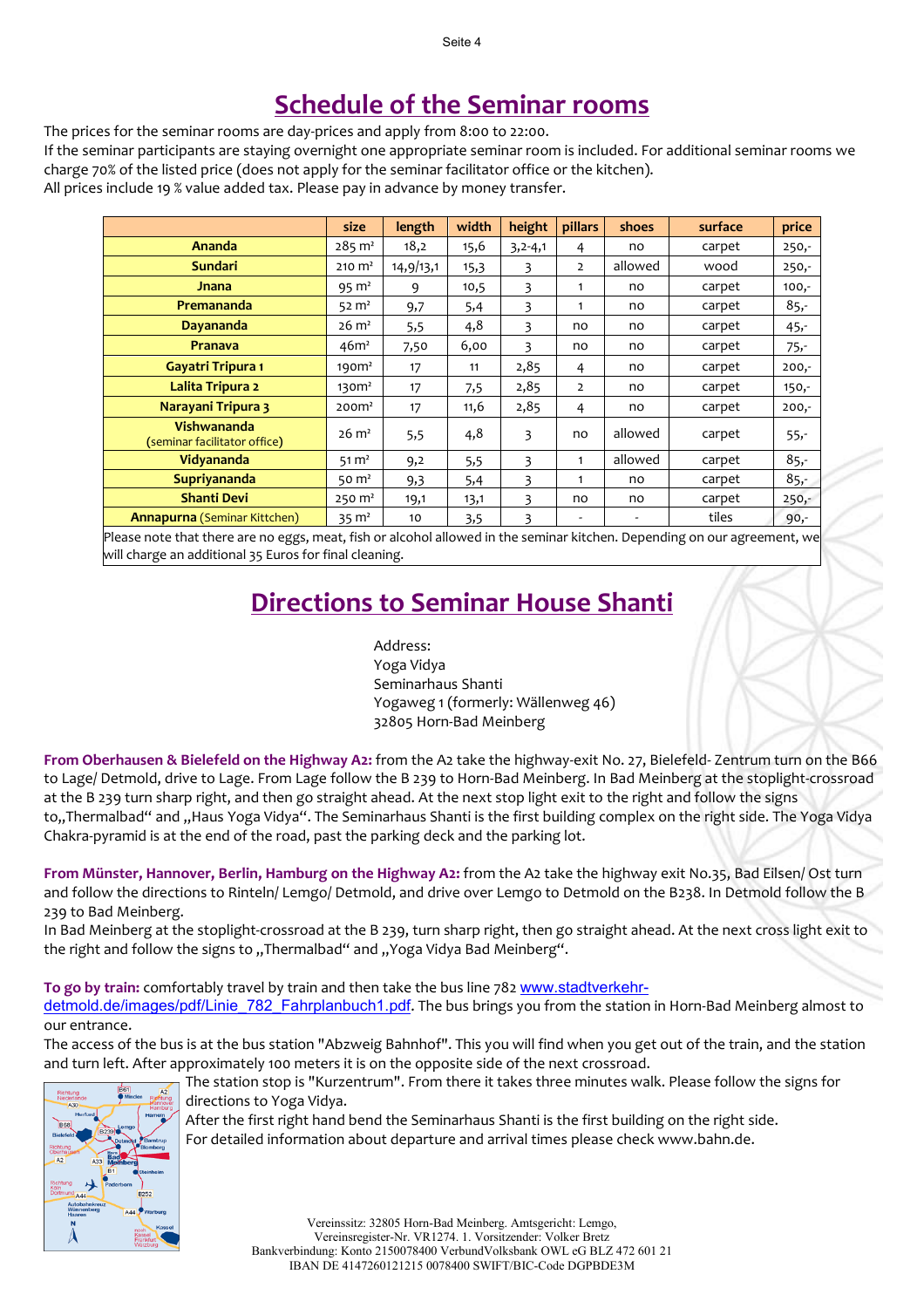**Taxi from the station in Horn-Bad Meinberg:** Taxi Brandl: 05234-98805/0160-98101101, Taxi Wienke: 05234-98147, Taxi Blomberger/Henke: 05234-9555, Taxi Prasse: 05234-89933. Please call in advance. They are not waiting at the station because this is a small village.

**To come by plane:** from the following airports there are direct flights from no-frills airlines (for example 29 € with Air Berlin) to Paderborn: Frankfurt, Munich, Stuttgart, Nürnberg, Berlin, London, Madrid, Rome and others. From Paderborn airport go by bus to Paderborn Mainstation, from there by train to the station in Horn-Bad Meinberg. Go on by taxi (order in advance) or by bus to the bus station in Bad Meinberg, then walk in the direction of Thermalbad, then in the direction Yoga Vidya Bad Meinberg. Otherwise call a taxi, e.g. 05234/ 98805. For Taxi pick-up service from the airport please check: https://www.airportpad.com/en/flights-journey/parking-overnight-stay/access-to-the-airport/. Flight timetable: http://www.airport-pad.com/ BUS: good bus connections from Berlin, Ruhr, Hamburg, Bremen and other cities. See: www.berlinlinienbus.de and www.staatsbadsalzuflen.de

## **General Terms and Conditions (GTC) for the Seminar House Shanti in effect from 01.10.21**

These general terms and conditions for the seminar house Shanti are part of the contract that are given to us from the organizer who has given assignment for seminars events to the Seminarhaus Shanti - Yoga Vidya e.V.. Contrary conditions are not valid. The organizer submits to these conditions as well as to all relevant commercial regulations and accepts liability for compliance with them with his signature.

#### **1. Legal force**

To ensure this online offer for business and in general, the offered goods and services from Yoga Vidya, we have to meet the legal requirements of several clauses (Conditions of use - AGB).

These clauses and the complete termination of legal relationships between you and Yoga Vidya are exclusively subject to regulations of German law. If single regulations are invalid or will be, the legal force of all other regulations stays unaffected. In place of the invalid regulation use a valid regulation that comes closest to the meaning of the invalid regulation as far as it is possible.

Yoga Vidya reserves the right to change these regulations at all times. A particularly indication of a change does not take place. The regulations are to be proved of changes independently and periodically.

#### **2. Prices**

All offered prices include all taxes and dues. They are valid until revocation. If the legal tax changes after the conclusion of a contract the prices are changed accordingly.

Guest group prices and conditions apply for groups of 5 or more. If there are less than 5 participants, the individual guest pricing should be followed. The seminar room is free for groups of 5 or more. Seminar rooms are chosen appropriately based on the size of the group.

There is no cancellation fee for seminar cancellation and room cancellation related to the room booking during the guest group period. For individual guest bookings, cancellation fees continue to apply (see https://www.yoga-vidya.de/service/allgemeine-geschaeftsbedingungen/).

#### **3. Special prices**

- Arriving one day earlier than the seminar begins: use the same price as our Yoga Vidya individual guest price (only advisable for people that have attended a Yoga Vidya seminar here already). There is no breakfast included in that price.
- Departure one day after the seminar ends includes yoga class, brunch 11:00 (no breakfast): same price as our Yoga Vidya individual guest price.
- Children discount: From 3 to 11 years 50 %; From 12 to 15 years 30 % discount on the total price.
- From 15, 35 and 100 participants there lodges each 1 seminar facilitator for free.
- The rooms have to be cleared at the latest by 12:30. If the departure day coincides with the Yoga Vidya congress, the rooms have to be cleared at the latest by 09:00. If the rooms are not cleared at that time and the keys are not turned in to reception, reception can assess an extra charge.

#### **4. Room hire**

Agreed terms for room hire are exclusively valid for the ordered premises, as well as for the ordered furnishings.

#### **5. Stay**

We are a vegetarian, alcohol free and smoke free house. During the seminar please refrain from meat, fish, eggs, alcohol and tobacco, and if possible attend all of our open programs. The cooking and the consumption of meat, fish, eggs, alcohol, and tobacco is not allowed in our buildings. Only outside our grounds is smoking possible. We are not a hotel, but a spiritual seminar house and we offer to our groups the unique possibility to enhance your stay with a free yoga class including a deep relaxation. If you extend your stay for one or several days as an individual guest, you can participate in all yoga classes and a lecture about general yoga subjects. The open class program, as well as daily meditation and mantra singing is free for all guests.

> Vereinssitz: 32805 Horn-Bad Meinberg. Amtsgericht: Lemgo, Vereinsregister-Nr. VR1274. 1. Vorsitzender: Volker Bretz Bankverbindung: Konto 2150078400 VerbundVolksbank OWL eG BLZ 472 601 21 IBAN DE 4147260121215 0078400 SWIFT/BIC-Code DGPBDE3M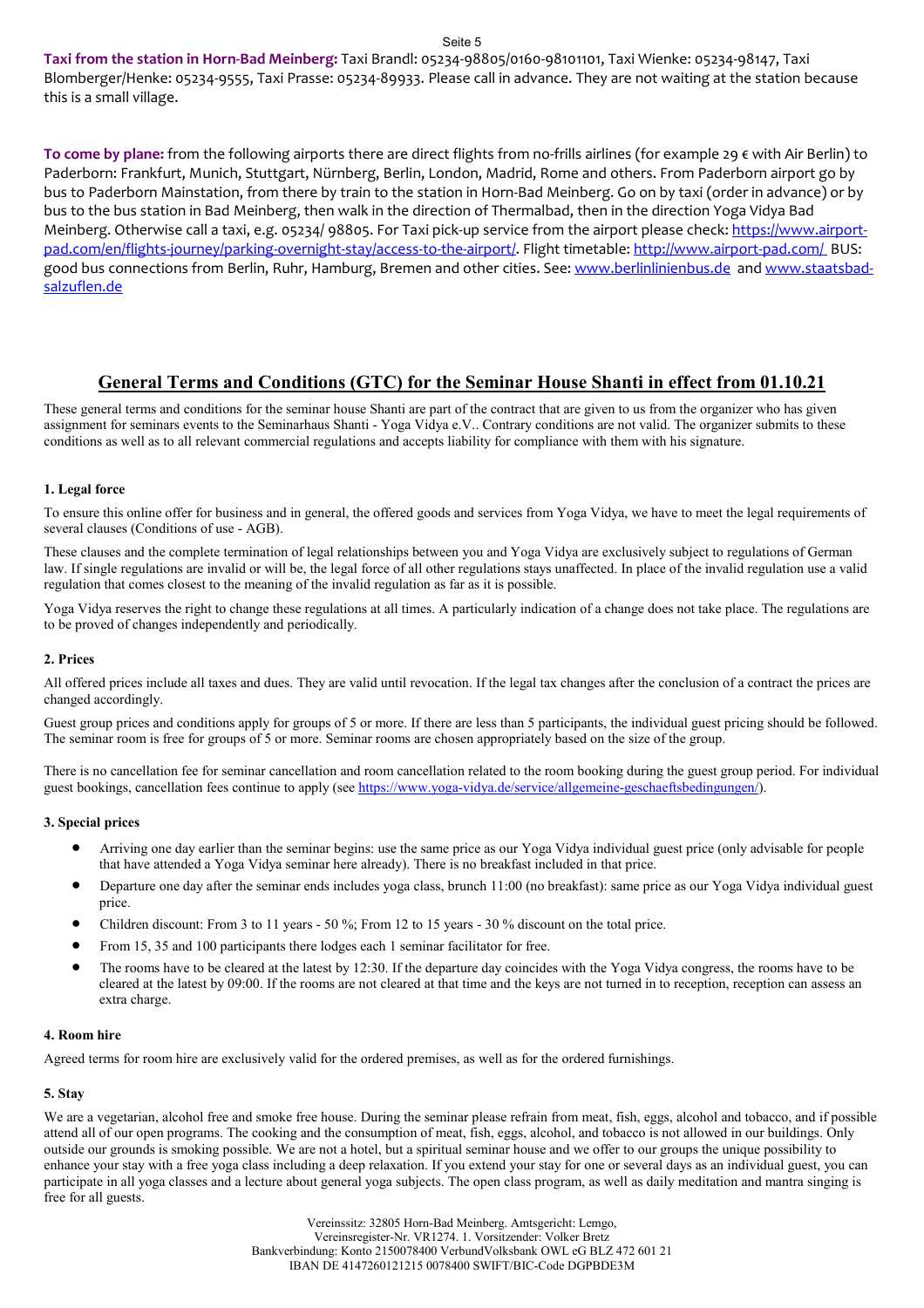#### **6. Bringing your own food and beverages**

To bring food and beverages to the events and seminars you need prior approval through the seminar house. The seminar house can prorate the fee for that.

#### **7. Pets**

- The guests are obligated to give prior notice if they want to bring one or more pets. We have a limited amount of rooms for guests with dogs available. We are asking you for early notification!
- Pets are not allowed in the dining areas and in the seminar rooms.
- Dogs are to walk on a leash in between the seminar houses!
- The dog owner is liable for all risks and damages related to his pet.

#### **8. Technician work**

If there is technician work needed to be done from outside firms, our Seminar house will adjust the organizer's account accordingly.

#### **9. Music**

If the organizer is planning musical performances, he should give the details to the Seminar house in advance. There maybe necessary payments of GEMA-fees and amusement tax, so this has to be prepared for by the organizer. The organizer is obligated to give the confirmed forms to us at the latest one week before the seminar starts.

Musical programs have to stop by 22:00 to keep our night-time silence for our guests.

#### **10. Decorations**

- The organizer is obligated to inform the Seminar house of the intended use of decorations, and to receive approval for that from the seminar house. The installation has to be done by expert staff and all regulations about fire codes given by the police should be adhered to. The seminar rooms may not be damaged. Any damages incurred by installation or removal of decorations will be charged to the organizer.
- After the seminar ends all items are to be removed immediately. If the organizer refrains from doing so, the seminar house may remove and store these things at the organizer's expense. If the items stay in the seminar rooms, the seminar house will charge to have the items removed. The organizer will have to prove a lower damage cost, the Seminar house will have to prove a higher damage cost.

#### **11. Lost and found items**

Lost and found items will only be forwarded by request. They will be stored for 3 month in the seminar house. After expiration of this time the items, that have an apparent value, are hand over to the local lost and found office. Messages, letters and packages for guests are treated with maximum care. Storage and forwarding will be done only with reimbursement of expenses and at the expressed request of the customer. Liability of the seminar house for loss, delay and damage is in this respect excluded.

#### **12. Liability**

- The organizer is liable for all damages, brought about by his guests, staff or commissioned persons. As the circumstances require, the seminar house will demand from the organizer to cover a suitable insurance.
- Brought sale items and other items, also personal items, are left in the seminar rooms and the seminar house at the organizer's own risk. The seminar house will not assume liability for loss, decay and damage, also not for pecuniary damage, only in the case of an act of gross negligence or purpose of the seminar house. Thereof excepted are damages out of injury of life, of body or health. The liability of the seminar house is excluded, if the brought items are left in the closed rooms.
- It is the responsibility of the organizer to insure the brought items are appropriate.

#### **13. Cancellation by the seminar house**

The seminar house is justified to end the contractual relationship at any time and without giving any reason, if

- The organizer is threatening our trouble-free business operations
- The reputation as well as the security of the house is endangered
- Agreed down payment has not reached the seminar house in time
- Circumstances beyond our control.

The organizer is in such case not eligible to assert or demand payment of damages.

#### **14. For the general use of the online proposal**

For parts of the online proposal there are special conditions and terms of use and/or participation. They are each duly denoted and indicated by Yoga Vidya and they are binding for the particular use of these premises.

A legal claim for action and usage of the online proposal of Yoga Vidya does not exist.

#### **15. Content of the online proposal**

Yoga Vidya does not assume any responsibility for the actuality, correctness, completeness or quality of the provided information. Liability against Yoga Vidya, which relates to or ideally to any kind of damages, that are brought about by using or not using the offered information respectively, or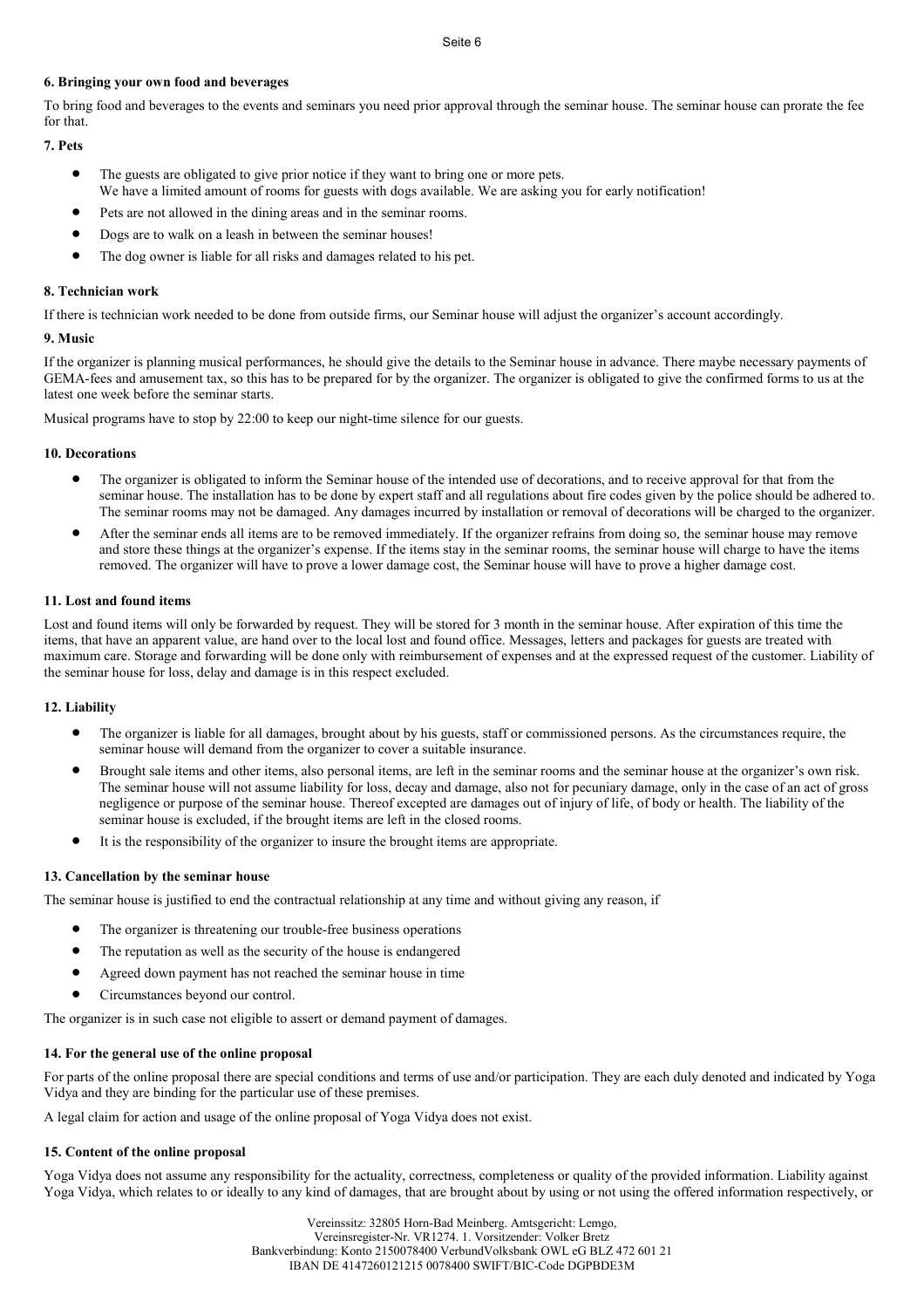by using them incorrectly or incompletely, are generally excluded, as long as there is no act of gross negligence or purpose of Yoga Vidya. All offers are not obligated and non-binding. Without prior notice Yoga Vidya information is subject to change, can add and delete parts of the website or of the offers without special announcement, or to cease the publication temporarily or finally.

#### **16. References and links**

Ordinary References (HTML-Links) on undersides and subdirectories (DeepLinks) and the integration of Yoga Vidya-Websites in parts (e.g. through Frames) on other websites are only permitted with the approval of Yoga Vidya. The establishment of HTML-links to our offers is allowed and requested, whereby Yoga Vidya reserves the right without stating a reason to demand a removal of the HTML-links within a reasonable time period.

Yoga Vidya is as content provider responsible for their own content, that they keep available for use, according to the general legislation. Their own content is distinguished from cross references ("links") to content of other providers. For these foreign contents Yoga Vidya is only then responsible, if they have positive knowledge and it is technically possible and reasonable to prevent their use (that is to say also for any illegal respectively culpable content) (§§9-11 TDG).

By "links" is meant they are a matter of "living" (dynamic) references. Yoga Vidya is not able to always prove foreign contents if they possibly cause a civil or a criminal liability. The provider of the content is according to TMG not obligated to always prove the contents to which he in his offers refer to, which could justify a new Liability.

Only if he notes or get a reference from others, that a concrete offer to which he provides a link that causes a civil or a criminal liability, the link of this offer will be nullified as far as it is technically possible and reasonable.

The technically possible and reasonable is not influenced by the fact that even after ending the access from the Yoga Vidya homepage there is an access to the illegal and culpable offer that can be reached through other servers.

#### **17. Copyright law**

Yoga Vidya strives to consider all copyrights in all publications of used pictures, graphics, audio-documents, video sequences and texts and draws on reserves of these created pictures, graphics, audio-documents, video sequences and texts, or to license free graphics, audio-documents, video sequences and texts.

In addition to the internet-offer named, and as the case may be through third persons, protected trademarks and brand names include underlying unrestricted regulations for the given valid trademark and the right of ownership of the respectively registered owner. Only the mere naming of the trademark does not mean that it is not protected through a third party! All rights are reserved. Information and all other contents (texts, graphics, etc.) may not be used, not even in excerpts, in any form without prior approval from Yoga Vidya.

#### **18. Data Protection**

Yoga Vidya eV collects the personal data in accordance with Article 6 Paragraph 1 a), b) or f) GDPR to process the selected offers and services, to fulfil the contractual and pre-contractual services, to record the data when booking events, to maintain the data, Implementation of address changes, debiting of contributions, sending of documents, etc.

The person responsible for data processing can be reached at the following address: Yoga Vidya e.V., Executive Board, Yogaweg 7, 32805 Horn-Bad Meinberg. Email: info@yoga-vidya.de. The data protection officer at: Data protection officer, Yoga Vidya e.V., Yogaweg 7, 32805 Horn-Bad Meinberg. Email: datenschutz@yoga-vidya.de

Data processing in third countries is not planned. The data is only passed on to fulfil contractual and legal obligations. As far as necessary, Yoga Vidya e.V. processes and stores the data only for the duration of the business relationship or for the fulfilment of contractual purposes. The so-called data subject's rights to transparent information, information about the use, correction of incorrect data, deletion of data or being forgotten, restriction of processing, data portability, objection to processing and a right of appeal to a supervisory authority. There is no automatic decision-making including profiling. The full data protection declaration can be found online here: www.yoga-vidya.de/DatenschutzImprint: https://www.yogavidya.de/service/impressum/Information obligations Art. 13, 14, 21 GDPR: https://www.yoga-vidya.de/service/datenschutz/infopflicht-nach-dsgvo/

**Right to object**: The use of personal data for information / advertising messages, newsletters, etc. can be objected to at any time for the future by email: datenschutz@yoga-vidya.de or to the data protection officer, Yoga Vidya eV, Yogaweg 7, 32805 Horn- Bad Meinberg.

Yoga Vidya stores and uses information about the interaction of users of our website for statistical reason. For any internet offer that includes the possibility to enter personal and commercial data (email address, names, addresses), the exposure of this data takes place only by explicit voluntary consent of the user. The utilization and payment of all offered services is – insofar as it is technically possible and reasonable – also allowed without information of such data respectively under information of anonymous data or of a pseudonym.

#### **Information on data protection according to EU GDPR**

Yoga Vidya e.V. regularly checks your creditworthiness when concluding contracts and in certain cases in which there is a legitimate interest, including existing customers. To do this, we work with Creditreform Boniversum GmbH, Hammfelddamm 13, 41460 Neuss, from which we receive the data required for this. For this purpose, we transmit your name and contact details to Creditreform Boniversum GmbH. The information according to Art. 14 of the EU General Data Protection Regulation on the data processing taking place at Creditreform Boniversum GmbH can be found here: : https://www.boniversum.de/eu-dsgvo/informationen-nach-eu-dsgvo-fuer-verbraucher/

#### **19. Bot and commercials (spam)**

The using of this offer with automated systems (robots, software, bot), or the exploitation of offered systems (forum, blog, mail, etc.) for the purpose of advertisement (spam), is explicitly prohibited. It will lead to automatically exclusion of further deliverables from Yoga Vidya (e.g. blog, forum, etc.). The usage of the published contact details of the online offers like mail addresses, phone and fax numbers together with email-addresses

Vereinssitz: 32805 Horn-Bad Meinberg. Amtsgericht: Lemgo, Vereinsregister-Nr. VR1274. 1. Vorsitzender: Volker Bretz Bankverbindung: Konto 2150078400 VerbundVolksbank OWL eG BLZ 472 601 21 IBAN DE 4147260121215 0078400 SWIFT/BIC-Code DGPBDE3M